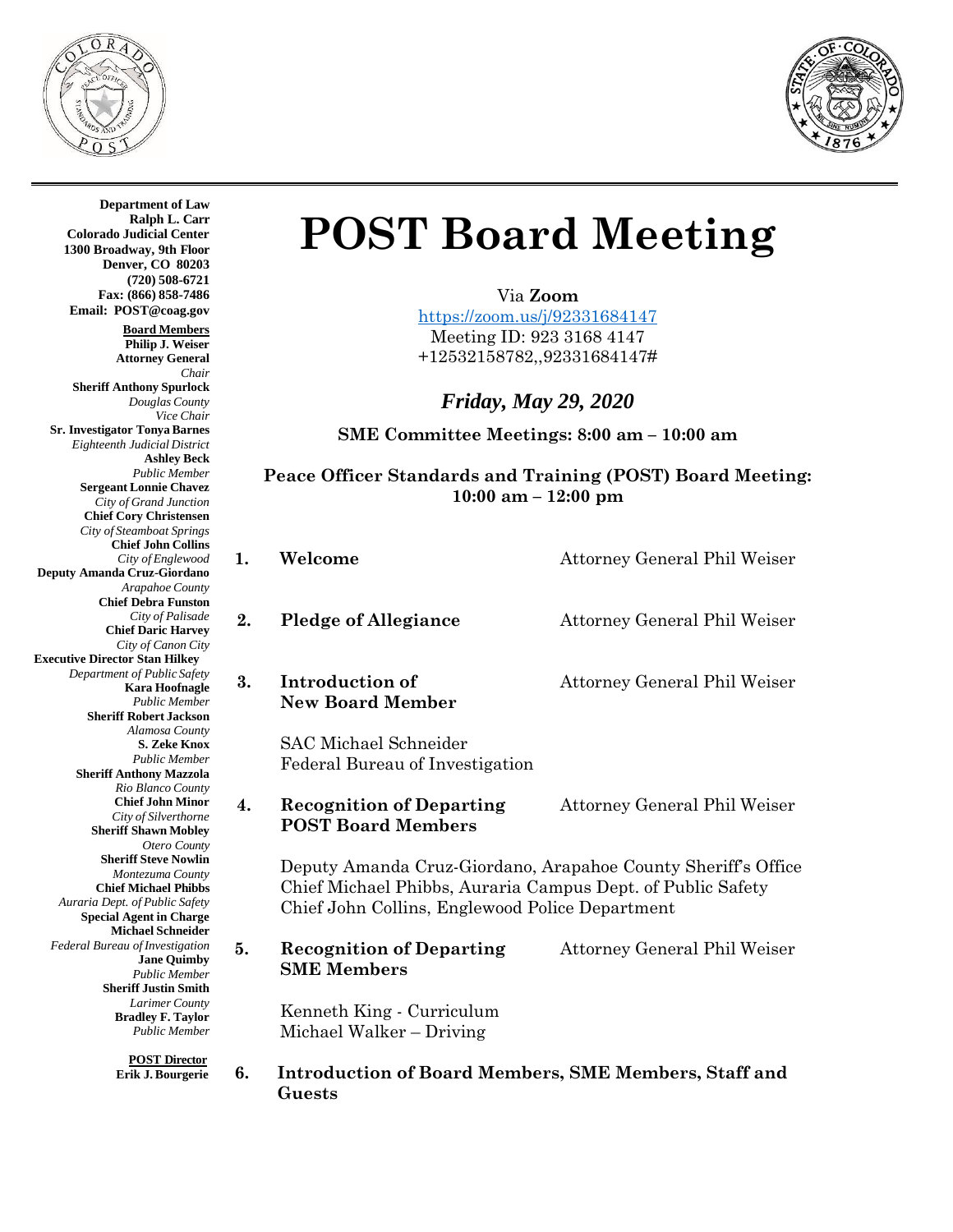| 7.  | Roll Call                                                                        |                | Director Erik Bourgerie           |  |
|-----|----------------------------------------------------------------------------------|----------------|-----------------------------------|--|
| 8.  | <b>Approval of POST Board</b><br><b>Minutes from March 27, 2020</b>              |                | Attorney General Phil Weiser      |  |
| 9.  | <b>Approval of POST Board</b><br><b>Work Session Minutes from March 26, 2020</b> |                | Attorney General Phil Weiser      |  |
| 10. | <b>Subject Matter Expert Committee Reports</b>                                   |                |                                   |  |
|     | A.                                                                               | Arrest Control | <b>Agent Ike Beers</b><br>Chair   |  |
|     | <b>B.</b>                                                                        | Curriculum     | Director Cathy LaBrecque<br>Chair |  |
|     | C.                                                                               | Driving        | Commander Karl Smalley<br>Chair   |  |
|     | D.                                                                               | Firearms       | Sergeant Jeff Bredehoeft          |  |

## **11. Request for Rule 8 Variance Appeal** Director Erik Bourgerie **Cody Peterson**

**POST Rule 9 - Revocation of Peace Officer Certifications:** § 24-31-305, C.R.S.(2)(a) A Colorado peace officer certification issued pursuant to subsection (1) or (1.3) of this section or 24-31-308 shall be suspended or revoked by the POST Board if the certificate holder has been convicted of a felony at any time, or has been convicted on or after July 1, 2001, of any misdemeanor described in subsection (1.5) of § 24-31-305 C.R.S., or has otherwise failed to meet the certification requirements established by the Board. For purposes of this rule, the term 'conviction' includes any deferred judgments or deferred sentences imposed by a court. Revocation of peace officer certificates based upon conviction(s) of misdemeanor crimes are recognized in  $\S 24-31-305(1.5)$  (b) thru (h), C.R.S.

1. No. F20-01, David Scott Delaney, Certification (PID 6121-1045). On February 14, 2020, Respondent plead guilty of one count of  $\S2252A(a)(5)(B)$  and  $(b)(2)$ , Possession of Child Pornography, a Felony, in Case No. 19CR244 in the United States District Court of Colorado. The respondent was employed as a peace officer on the date of the offense (Date of Offense: June 5, 2018) with Red Rocks Community College Police (Date of Separation: October 18, 2018). The respondent has failed to comply with POST Show Cause Order No. F20-01 by failing to appear at the scheduled Show Cause Hearing on April 6, 2020. Director Bourgerie recommends revocation of David Scott Delaney's Colorado Peace Officer Certification (PID 6121-1045).

## **12. Legislative Update Director Erik Bourgerie Director Erik Bourgerie**